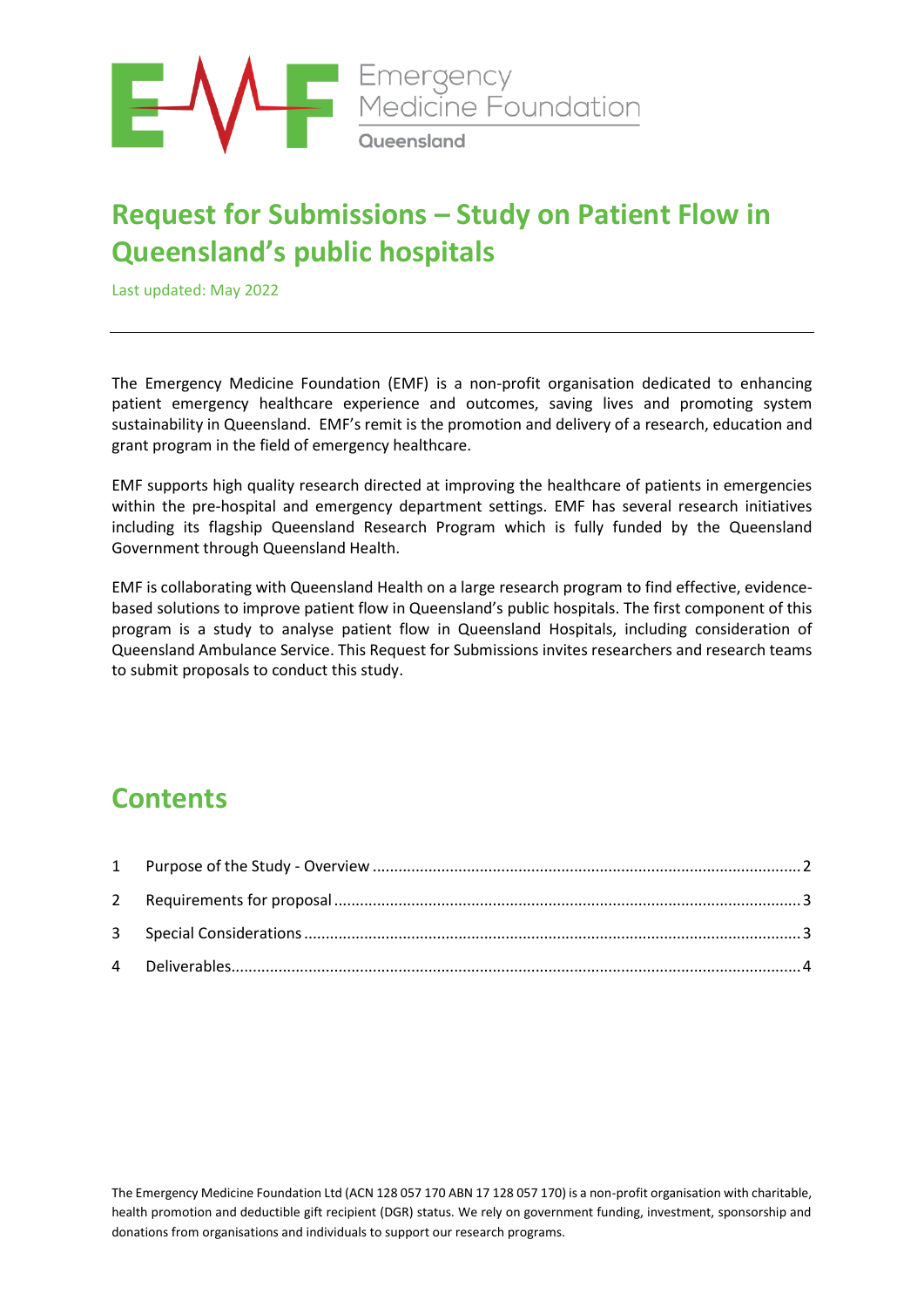### <span id="page-1-0"></span>**1 Purpose of the Study - Overview**

Hospital Emergency Departments (EDs) are designed and resourced to be the first point of call for patients requiring urgent medical care. Since 2011-12, demand for ED services in Australia has outpaced population growth - culminating in over 8.3 million ED patient presentations in 2018-19.

EDs are impacted by several significant challenges that lead to delays in patient flow. While demand for ED services is a contributor - EDs do not operate in isolation and are impacted by factors across the entire health system.

EMF is inviting research teams to submit proposals for a broad, whole-of-system study to systematically establish the magnitude of factors leading to challenges with emergency access in Queensland public hospitals. This must include, but is not limited to factors conceptualised by Asplin et al. 2003:

- **Input causes:** type of presentations with reference to acuity, clinical cohorts, patient demographics and arrival mode, including by ambulance. These include patients with urgent and complex needs, low-acuity presentations, or patients without access to appropriate care outside of the ED, for example mental health patients, patients from and to residential aged care facilities, and 'GP type' patients.
- **Throughput causes:** challenges within EDs across the range of clinical, operational, and diagnostic services. These challenges include staff shortages, waiting time for diagnostic services, ED practices or cultures that lead to delays in patient disposition decisions.
- **Output causes:** challenges with whole of hospital patient flow, i.e. inability to transfer a patient out of the ED due to access block, delayed patient transfer to the wards due to insufficient communication with inpatient wards, discharge blocks relating to communitybased primary health care, and access to Residential Aged Care Facility (RACF) beds and the National Disability Insurance Scheme.

The aim of the study is to establish an evidence base for factors leading to access block. While many solutions have been suggested, this evidence base should help identify system-wide and local solutions that are most effective and efficient to improve emergency access across the state. The study therefore must include data from as many of the largest 26 Principal Referral Hospitals and Public Acute Hospitals group A and B in Queensland as practically possible. The findings will inform a set of recommendations to Queensland Health in implementing solutions that are practical and actionable.

| Date (2022)       | <b>Actions</b>                                                 |
|-------------------|----------------------------------------------------------------|
| 30 May            | Request for Submissions opens                                  |
| 27 June           | Request for Submissions closes                                 |
| <b>Early July</b> | Panel to review proposals and interview applicants if required |
| Mid July          | Funding announcement                                           |
| <b>Mid August</b> | Project commencing                                             |
| May 2023          | Final report to EMF                                            |

#### **Important Dates**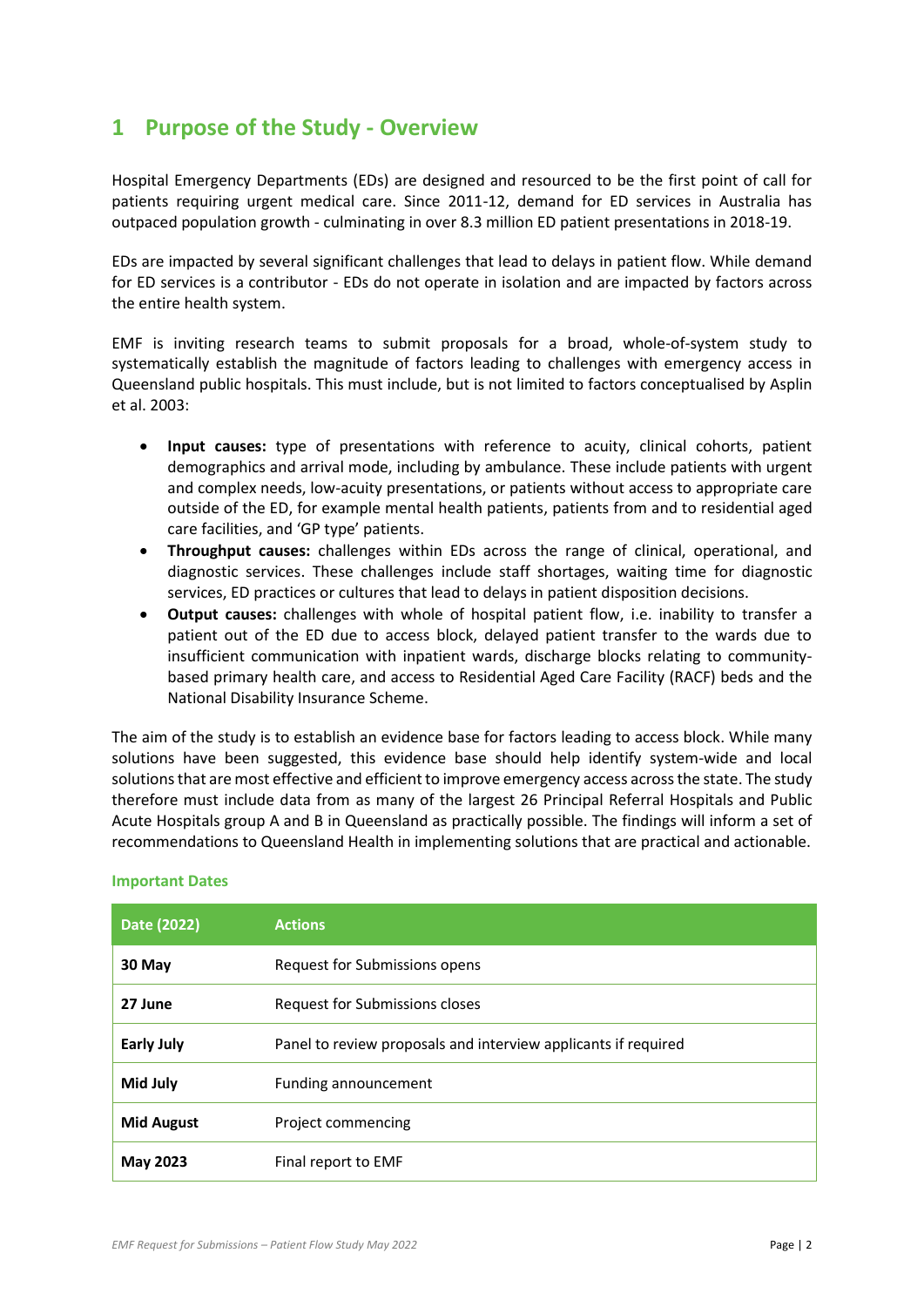### <span id="page-2-0"></span>**2 Requirements for proposal**

Proposals are expected to be written to the same standard as research grant applications and to include at a minimum the following:

- Project Summary in plain language (max 250 words)
- Project Plan (max 3000 words) including:
	- o Background and literature review
	- o Research design and outline of how the proposed project will achieve the aims specified above
	- o Research methods including data collection
	- o Analytics plan
- Research team
	- $\circ$  Lead Investigator(s) and their track record in this subject matter (max 100 words per investigator + CV of max 3 pages)
	- o Team Quality and Capability relevant to this project (max 500 words)
- Budget request including justification for all items; eligible expenses may include:
	- o Employment of personnel (research staff and research consultants for specific activities, up to 20% on-costs)
	- o Direct research costs, e.g. consumables
	- o Technical services, supplies and research facilities
- Project timeline (project is expected to be completed by early May 2023)

Proposals must be emailed to [Grants@emfoundation.org.au](mailto:Grants@emfoundation.org.au) by **5pm 27 June 2022**.

### <span id="page-2-1"></span>**3 Special Considerations**

Applicants are asked to pay special consideration to the following aspects:

- EMF expects the research team to be a broad, multidisciplinary collaboration.
- While EMF does not specify eligibility requirements for lead investigators, emergency clinicians must be included in the research team.
- Research teams led by clinician-researchers based in public hospitals will be viewed favourably.
- All research activities must be conducted in Queensland; however, this does not preclude collaboration with experts elsewhere in Australia or internationally.
- Involvement of the Queensland Ambulance Service is essential.
- The study must define the challenges impeding patient flow systematically, including what measures are going to be used (e.g. ambulance ramping, time to patient offload, extent of bed block).
- <span id="page-2-2"></span>• The research team must engage with local clinicians including emergency clinicians from as many principal Referral Hospitals and Public Acute Hospitals group A and B as possible to benefit from input on local context (e.g. on their models of care, refer to throughput factors) and support future change management in the long term.